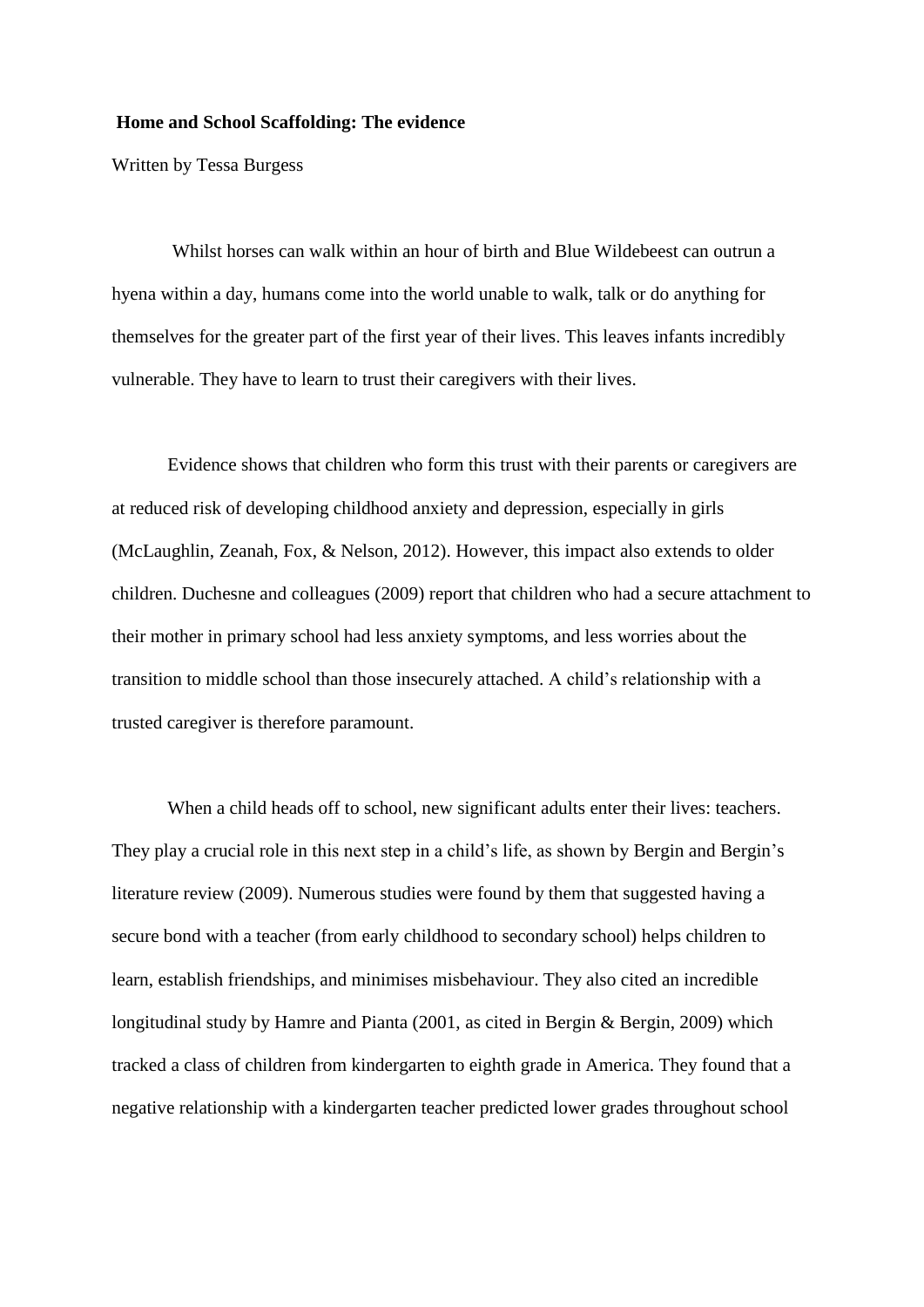all the way up to eighth grade! Studies such as these demonstrate the immense impact that teachers can have on a child's development and success.

With such influential relationships already present in children's lives, after crises such as the Christchurch earthquakes occurred, it makes sense to deliver an intervention through these avenues. But how?

Teachers, by their profession, are already equipped with tools to help students learn. One such technique is scaffolding: a technique at the core of Kotuku Creative's concept of Home and School Scaffolding.

Scaffolding is where teachers and caregivers carefully craft their communication with children so that they're not prompting too much or too little, and therefore maximising potential learning. For example, if a child is learning to read a new book and gets stuck on a word, the caregiver might ask the child what the first letter sounds like, then the second. Slowly the child figures out the entire word for themselves. The following quote captures the goal of scaffolding effectively:

"The child is viewed as a building, actively constructing him- or herself. The social environment is the necessary scaffold, or support system, that allows the child to move forward and to continue to build new competencies." (p. 26, Berk & Winsler, 1995)

In this way, *Maia and the Worry Bug* (Burgess-Manning, 2015) and *Wishes and Worries* (Dickson, 2015) encourage families and teachers to build a scaffold for Christchurch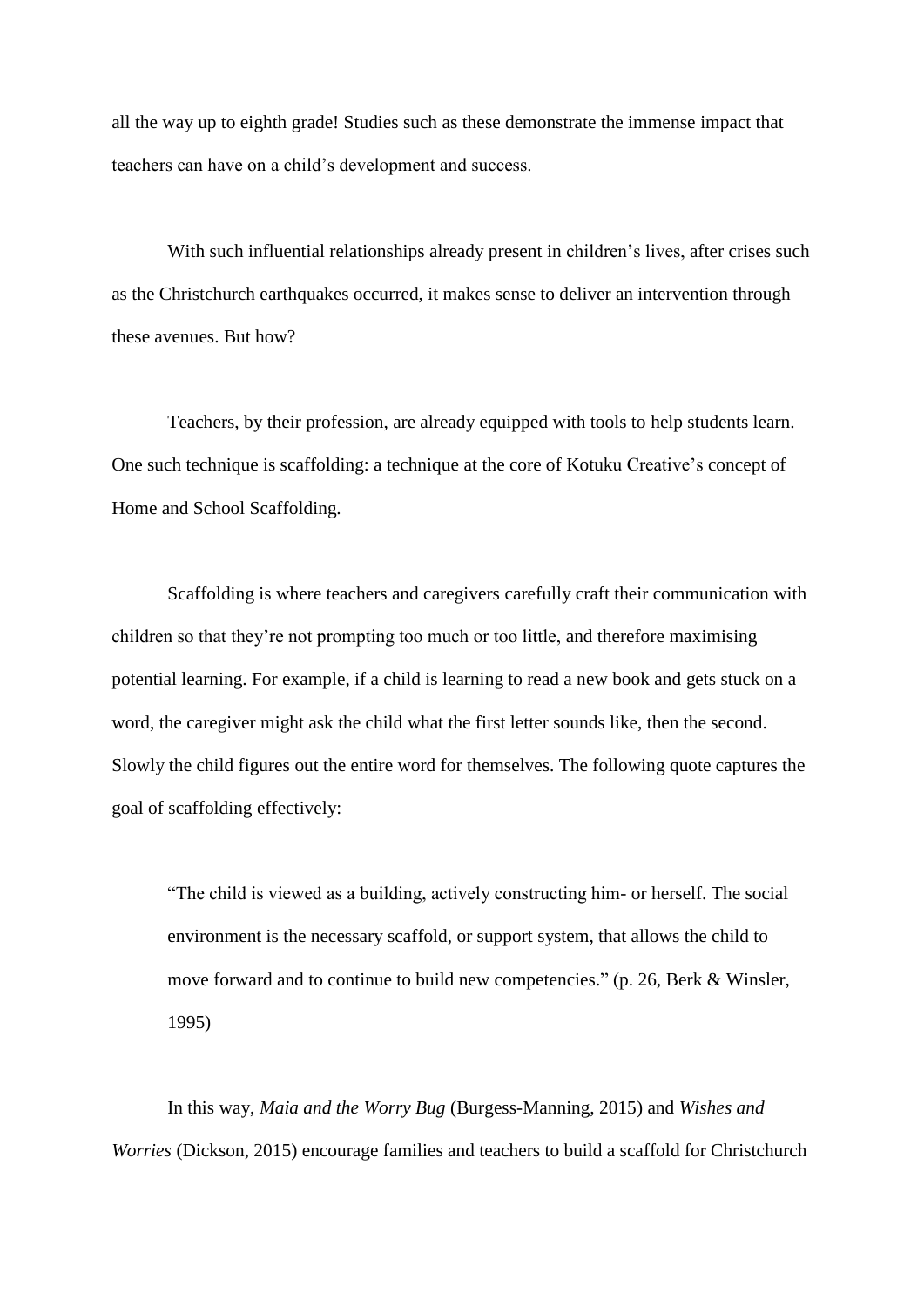children, on which the children can build not only their literacy skills but their coping skills. But the question remains: Does this scaffolding partnership actually work?

Extensive research suggests that fostering partnerships between parents and schools has significant positive mental health benefits for children. A small selection of this research is summarised below.

Ackley and Cullen (2010) utilised a science-based best practice model called 'Families And Schools Together' (FAST) targeted at 5-12 year old children and their families. This program resulted in a statistically significant increase in the quality of family relationships and strength of the children (as reported by their parents). There was also a significant decrease in peer issues. FAST has been implemented in 18 different countries, and has transformed family dynamics through its structured group work programs with parents, children and schools.

Much like Ackley and Cullen, McKay and his colleagues (2010) found that encouraging partnership between home and school was beneficial. However, their research was more specific. They investigated the impact of a range of different programs which were particularly targeted at the increased mental health issues faced by ethnic minorities in America. One of these programs is called *Project Step Up*. This initiative allows youth to help plan the implementation of mental health services at their high schools. *Project Step Up* also engages in family outreach and collaboration with school staff to further encourage positive mental health outcomes for children. Preliminary evidence suggests that this program significantly reduces mental health symptoms in the youth who take part.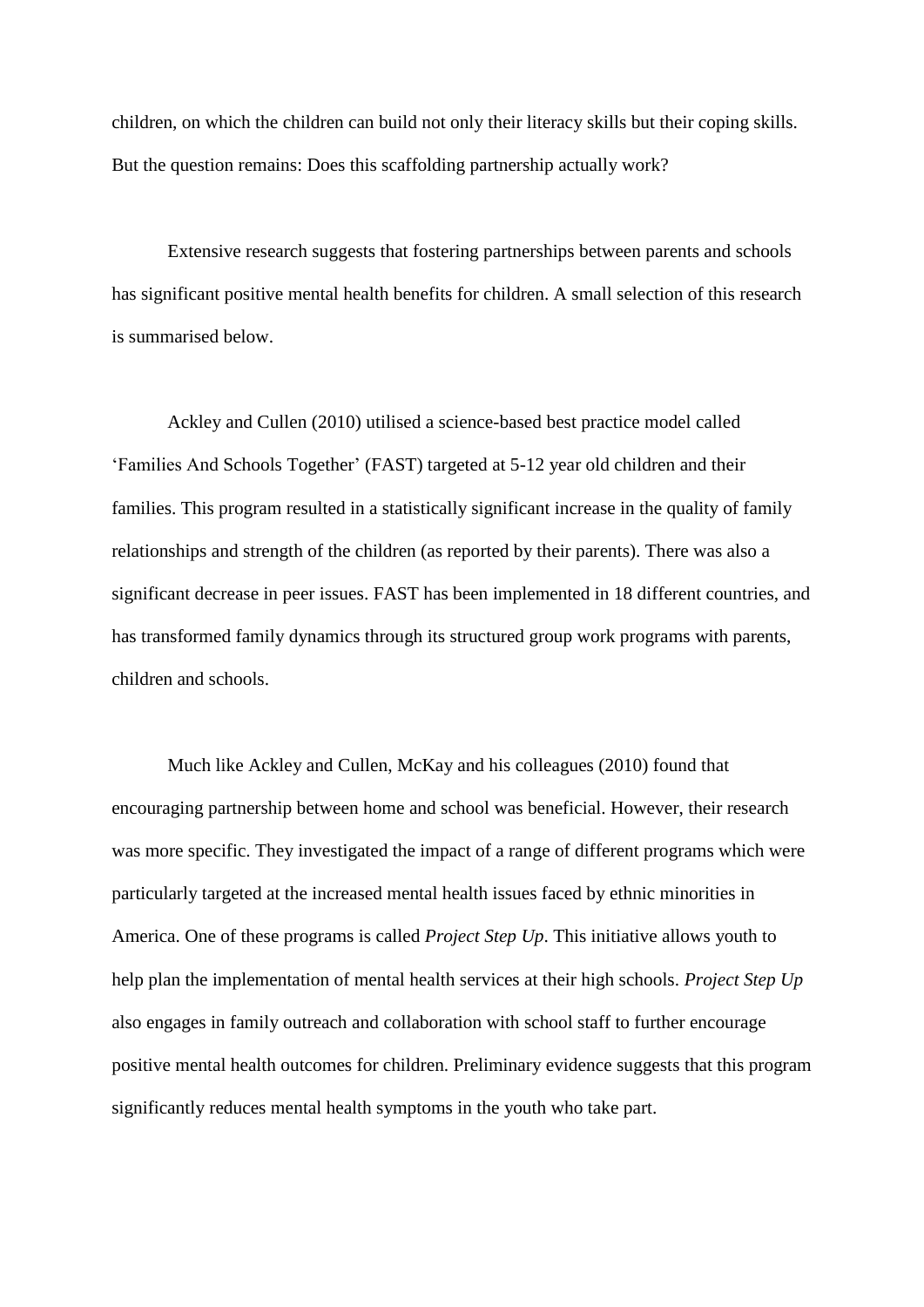Likewise, Olvera and Olvera (2012) cite a number of studies that support homeschool partnership, but they also put forward a research-based proposal on how to effectively encourage family-school collaboration. Emphasis is placed on any intervention being ethnically valid. For example, providing resources in the parent's language and recognising important cultural values, such as *respeto* in Latino communities (acknowledging and honouring people according to the family hierarchy). This is especially relevant for New Zealand communities, as our country is becoming increasingly multicultural. In particular, it is important that Maori cultural values and language are respected and celebrated. Translations of *Maia and the Worry Bug* and *Wishes and Worries* into Maori*,* as well as using a diverse mix of characters are great steps to increase ethnic validity.

Whilst Olvera and Olvera put their focus on ethnic validity, Wang and colleagues were interested in the longitudinal impact of parental involvement on adolescents (Wang & Sheikh-Khalil, 2014). Following extensive research, results showed that higher parental involvement predicted higher levels of mental health, as well as higher grades between the ages of 15-17. Although Kotuku Creative's interventions so far target younger children, it is encouraging to note that the patterns of home-school collaboration they are already encouraging in childhood will be beneficial in adolescence.

It is important to note that Wang's study is not alone in predicting academic success from parent-school partnership. There are a multitude of programs that have utilised such partnerships to improve academic outcomes. Literacy programs which encourage such collaboration result in considerable improvement of children's reading skills (Barone, 2011; Cook-Cottone, 2004; Huang, 2013; Noble et al., 2012; Richgels & Wold, 1998; Scanlan, 2012) Similarly, other researchers have designed maths programs which use existing parent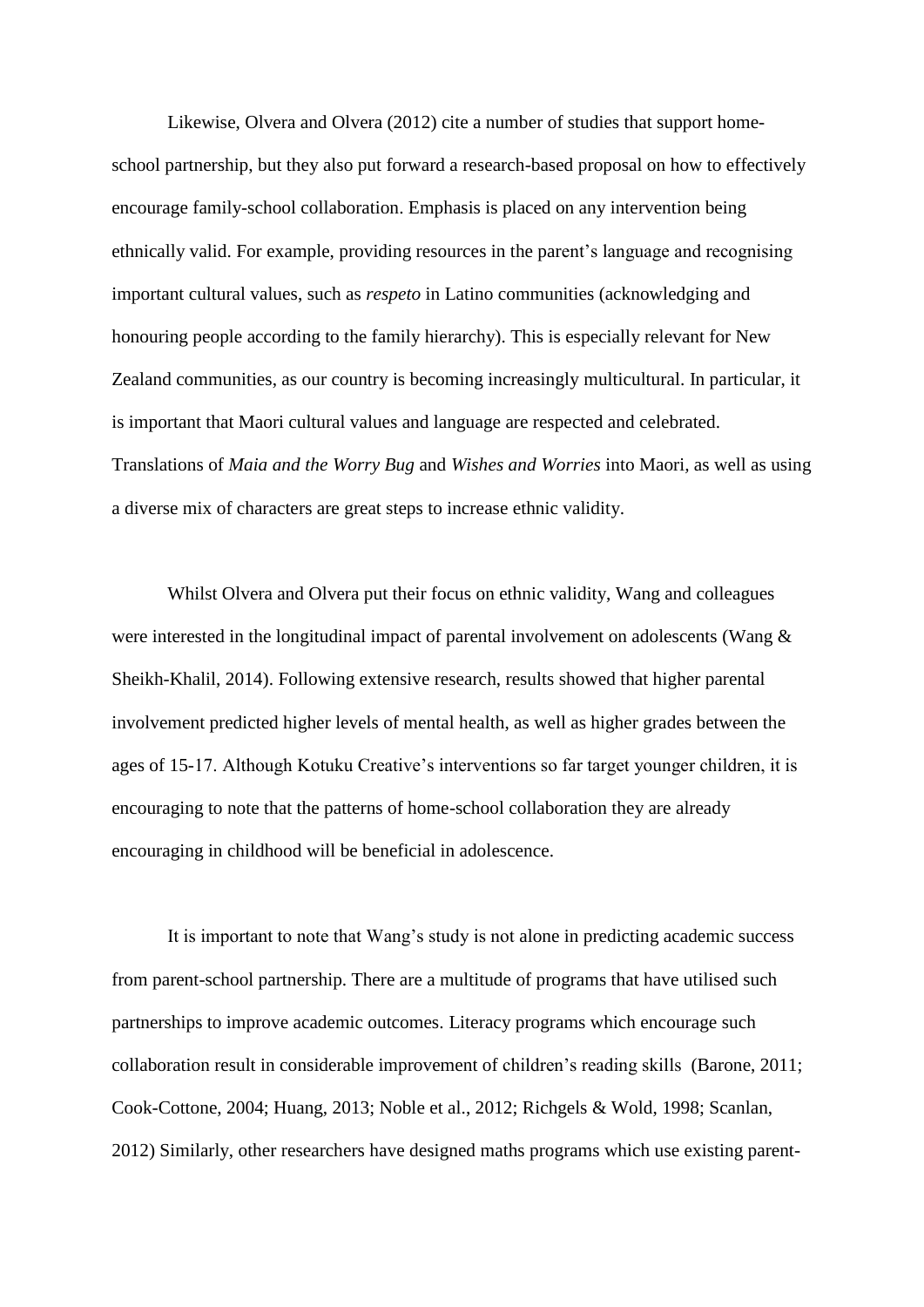child and teacher-child relationships to improve numeracy skills (Kessinger, 2014; Lehrer & Shumow, 1997; Noble et al., 2012).

In terms of resources specific to New Zealand, there is a thorough report which was prepared for the Ministry of Education titled *Successful Home and School Partnerships* (Bull, Brooking & Campbell, 2008). It includes case studies of schools in New Zealand utilising promising initiatives to encourage closer relationships between families and schools, as well as further literature supporting home and school partnerships. To learn more, see the following link:<https://www.educationcounts.govt.nz/publications/schooling/28415/28416>

Overall, these studies suggest that the concept of Home and School Scaffolding is grounded in a strong evidence base. It is hoped that by implementing this approach, Christchurch families can develop clear communication across homes and schools about the nature of anxiety and develop strategies to combat it.

If you are a Christchurch parent or teacher who has utilised *Maia and the Worry Bug*  and/or *Wishes and Worries* and would like to offer your feedback, we would love to hear it. Massey University is currently conducting independent research into the efficacy of these resources. To complete their survey, please go to the following link:

<http://www.massey.ac.nz/worrybug>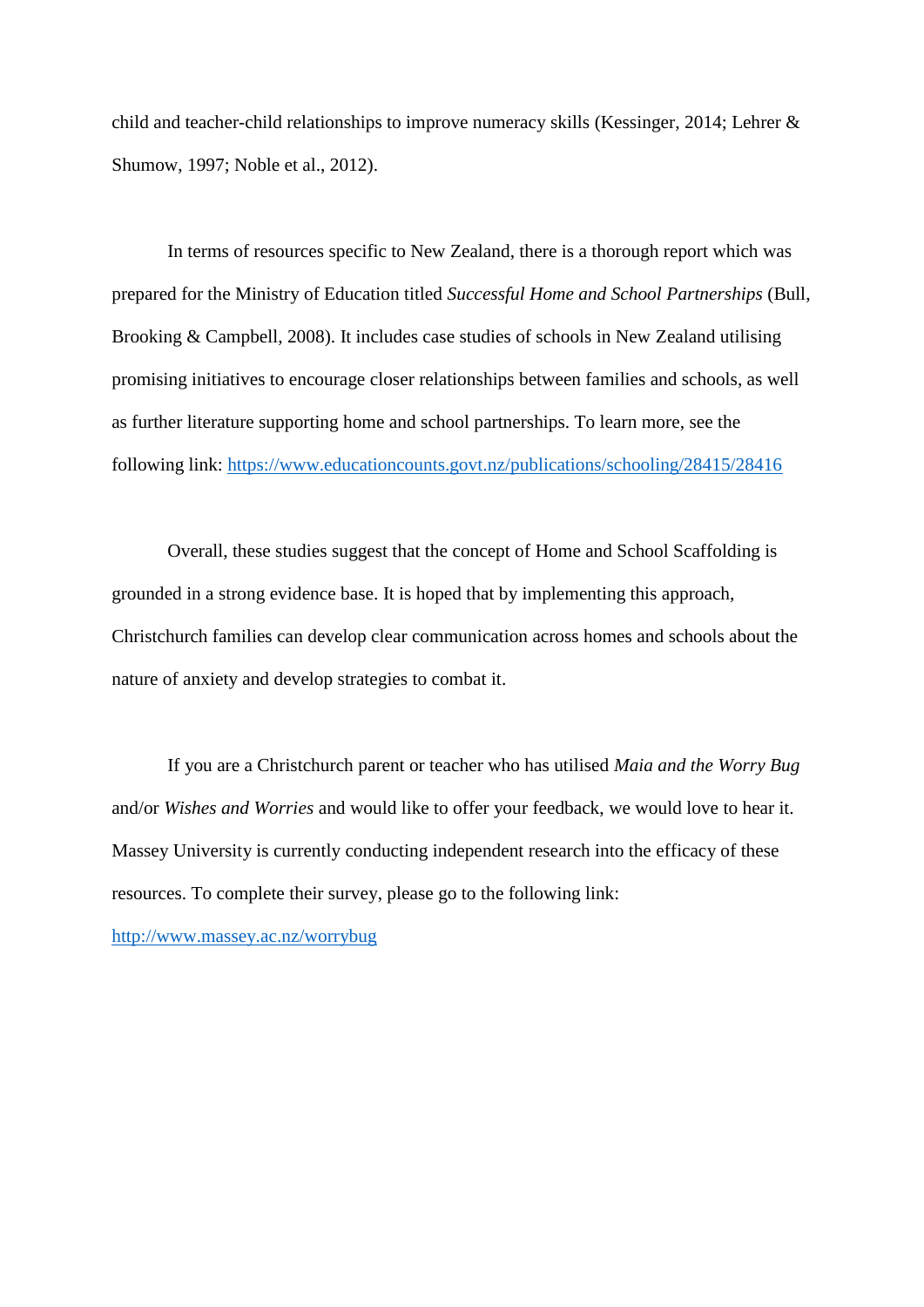## **References**

- Ackley, M. K., & Cullen, P. M. (2010). Strengthening Families through Community Collaboration: Implementing the Families and Schools Together (FAST) Program. *Children & Schools*, *32*(3), 183–187. http://doi.org/10.1093/cs/32.3.183
- Axford, B. (2007). Parents and their children working together: A Scaffolding Literacy case study. *Australian Journal of Language and Literacy*, *30*(1), 21–39.
- Barone, D. (2011). Welcoming Families: A Parent Literacy Project in a Linguistically Rich, High-Poverty School. *Early Childhood Education Journal*, *38*(5), 377–384. http://doi.org/10.1007/s10643-010-0424-y
- Bergin, C., & Bergin, D. (2009). Attachment in the Classroom. *Educational Psychology Review*, *21*, 141–170. http://doi.org/10.1007/s10648-009-9104-0
- Berk, L. E., Winsler, A. (1995). *Scaffolding Children's Learning: Vygotsky and Early Childhood Education.* Washington, DC: National Association for the Education of Young Children.

*Partnerships.* Retrieved from

https://www.educationcounts.govt.nz/publications/schooling/28415/28416

- Burgess-Manning, J., & Cooper, J. (2015). *Maia and the Worry Bug.* Christchurch, New Zealand: Kotuku Creative.
- Cook-Cottone, C. (2004). Constructivism in family literacy practices: parents as mentors. *Reading Improvement*, *41*(4), 208–216.
- Dickson, S., & Cooper, J. (2015). *Wishes and Worries.* Christchurch, New Zealand: Kotuku Creative.

Bull, A., Brooking, K., & Campbell, R. (2008). *Successful Home-School*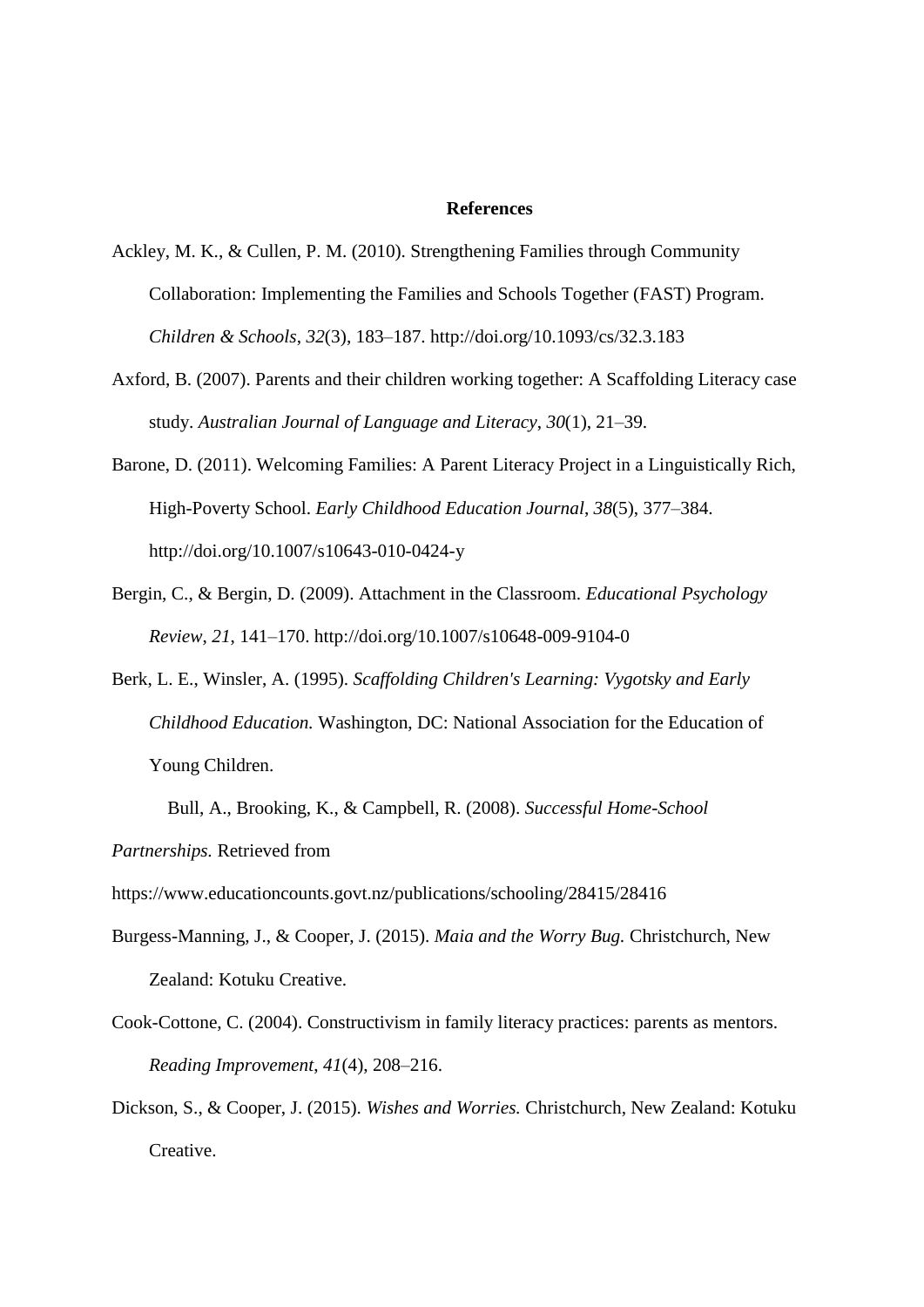- Duchesne, S., Ratelle, C. F., Poitras, S.-C., & Drouin, E. (2009). Early Adolescent Attachment to Parents, Emotional Problems, and Teacher-Academic Worries about the Middle School Transition. *Journal of Early Adolescence*, *29*(5), 743–766.
- Huang, S. (2013). The use of literacy bags promotes parental involvement in Chinese children's literacy learning in the English language. *Language Teaching Research*, *17*(2), 251–268. http://doi.org/10.1177/1362168813475950
- Kessinger, S. (2014). Family Game Nights. *Teaching Children Mathematics*, *21*(3), 146–152.
- Kruuk, H. (1972). *The spotted hyena: A study of predation and social behavior*. Chicago: University of Chicago.
- Lehrer, R., & Shumow, L. (1997). Aligning the construction zones of parents and teachers for mathematics reform. *Cognition and Instruction*, *15*(1), 41–83. http://doi.org/10.1207/s1532690xci1501\_2
- McKay, M. M., Gopalan, G., Franco, L. M., Kalogerogiannis, K., Umpierre, M., Olshtain-Mann, O., … Goldstein, L. (2010). It Takes a Village to Deliver and Test Child and Family-Focused Services. *Research on Social Work Practice*, *20*(5), 476–482. http://doi.org/10.1177/1049731509360976
- McLaughlin, K. A., Zeanah, C. H., Fox, N. A., & Nelson, C. A. (2012). Attachment security as a mechanism linking foster care placement to improved mental health outcomes in previously institutionalized children. *Journal of Child Psychology and Psychiatry and Allied Disciplines*, *53*(1), 46–55. http://doi.org/10.1111/j.1469-7610.2011.02437.x
- Noble, K. G., Duch, H., Darvique, M. E., Grundleger, A., Rodriguez, C., & Landers, C. (2012). "Getting Ready for School:" A Preliminary Evaluation of a Parent-Focused School-Readiness Program. *Child Development Research*, *2012*, 1–14. http://doi.org/10.1155/2012/259598

Olvera, P., & Olvera, V. I. (2012). Optimizing Home-School Collaboration: Strategies for